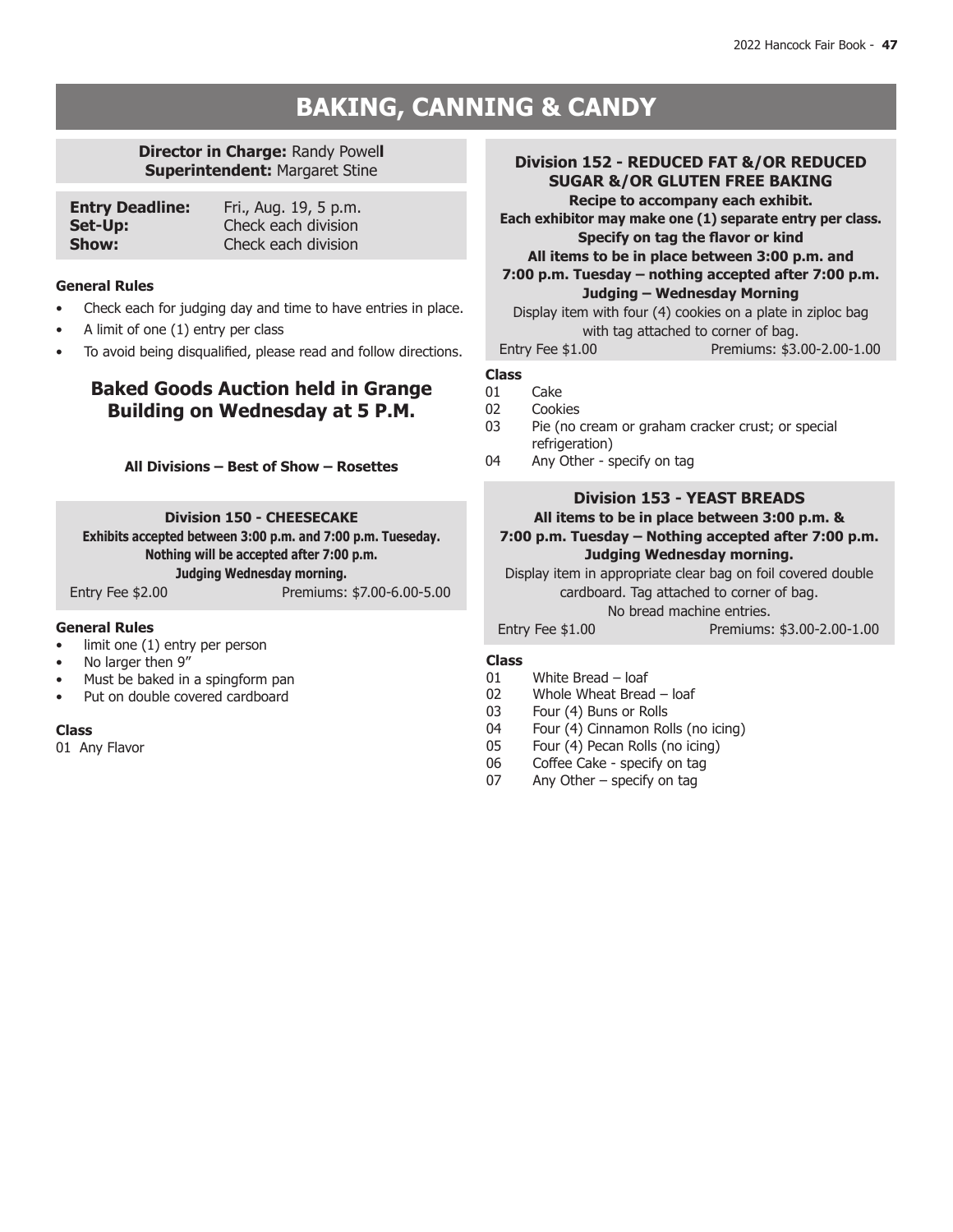# **BAKING, CANNING & CANDY - Cont'd.**

# **Division 154 - QUICK BREADS**

**All items to be in place between 3:00 p.m. & 7:00 p.m. Tuesday – Nothing accepted after 7:00 p.m. Judging Wednesday morning.**

Display item in ziploc bag with foil covered double cardboard. No cream cheese.

Variations should be entered into the "any other" class.

### **\*Judge requests no paper liners or cups**

Entry Fee \$1.00 Premiums: \$3.00-2.00-1.00

# **Class**

- Zucchini Bread standard loaf pan  $(3x5)$
- 02 Pumpkin Bread standard loaf pan (3x5)
- 03 Banana Nut Bread standard loaf pan (3x5)
- 04 Four (4) Cornbread muffin size
- 05 Gingerbread small loaf (3x5)
- 06 Coffee Cake specify on tag<br>07 Four (4) Soda or Baking Pow
- Four (4) Soda or Baking Powder Biscuits
- 08 Four  $(4)$  Muffins specify on tag
- 09 Four (4) Scones specify on tag<br>10 Any other specify on tag
- Any other  $-$  specify on tag

### **Division 155 - BEER BREAD**

**All items to be in place between 3:00 p.m. and 7:00 p.m. Tuesday. Nothing accepted after 7:00 p.m. – Judging Wednesday morning**. Display small loaf (3x5) in ziploc bag on foil-covered double cardboard with tag. Entry Fee \$1.00 Premiums: \$3.00-2.00-1.00

# **Class**

- Bread made with light beer
- 02 Bread made with dark beer
- 03 Bread made with flavored or spiced beer

# **Director in Charge:** Randy Powell **Superintendent: Margaret Stine**

| <b>Entry Deadline:</b> | Fri., Aug. 19, 5 p.m.     |
|------------------------|---------------------------|
| Set-Up:                | Check each for day & time |
| Show:                  | Check each for day & time |

### **Division 156 - CAKES**

**All items to be in place between 3:00 p.m. & 7:00 p.m. Tuesday – Nothing accepted after 7:00 p.m. Judging Wednesday**

Use extra strong corrugated foil covered, round double thick cardboard one (1) inch larger than the cake. Cake should be no larger than 9". Display container will be provided.

No cakes that require refrigeration, no mixes or cream cheese.

### **\*Judge requests no paper liners or cups.**

Entry Fee \$2.00 Premiums: \$5.00-4.00-3.00

### **Class**

- 01 Angel white or chocolate (not iced)
- 02 White layer
- 03 Chocolate layer
- 04 German chocolate layer
- 05 Carrot Cake (No Cream Cheese Frosting)
- 06 Spice layer
- 07 Honey Cake
- 08 Chiffon not iced
- 09 4 Cupcakes specify on tag
- 10 Any Other specify on tag

# **Division 157 - COOKIES**

### **All items to be in place between 3:00 p.m. & 7:00 p.m. Tuesday – Nothing accepted after 7:00 p.m. Judging Wednesday morning.**

Exhibit four (4) cookies on a six (6) inch white paper plate.

Place in a ziploc bag.

Entry Fee \$1.00 Premiums: \$3.00-2.00-1.00

- 
- 01 Butterscotch<br>02 Filled cookies 02 Filled cookies – specify on tag  $03$  Sugar
- 03 Sugar<br>04 Oatme
- 04 Oatmeal<br>05 Fruit sr
- Fruit specify on tag
- 06 Chocolate Chip
- 07 Peanut Butter<br>08 Bar Cookies –
- 08 Bar Cookies specify on tag<br>09 Molasses
- **Molasses**
- 10 Brownies not iced
- 11 No Bake Cookies specify on tag
- 12 Pumpkin<br>13 Chocolate
- 13 Chocolate<br>14 Spickerdog
- 14 Snickerdoodle<br>15 Any Other sn
- Any Other specify on tag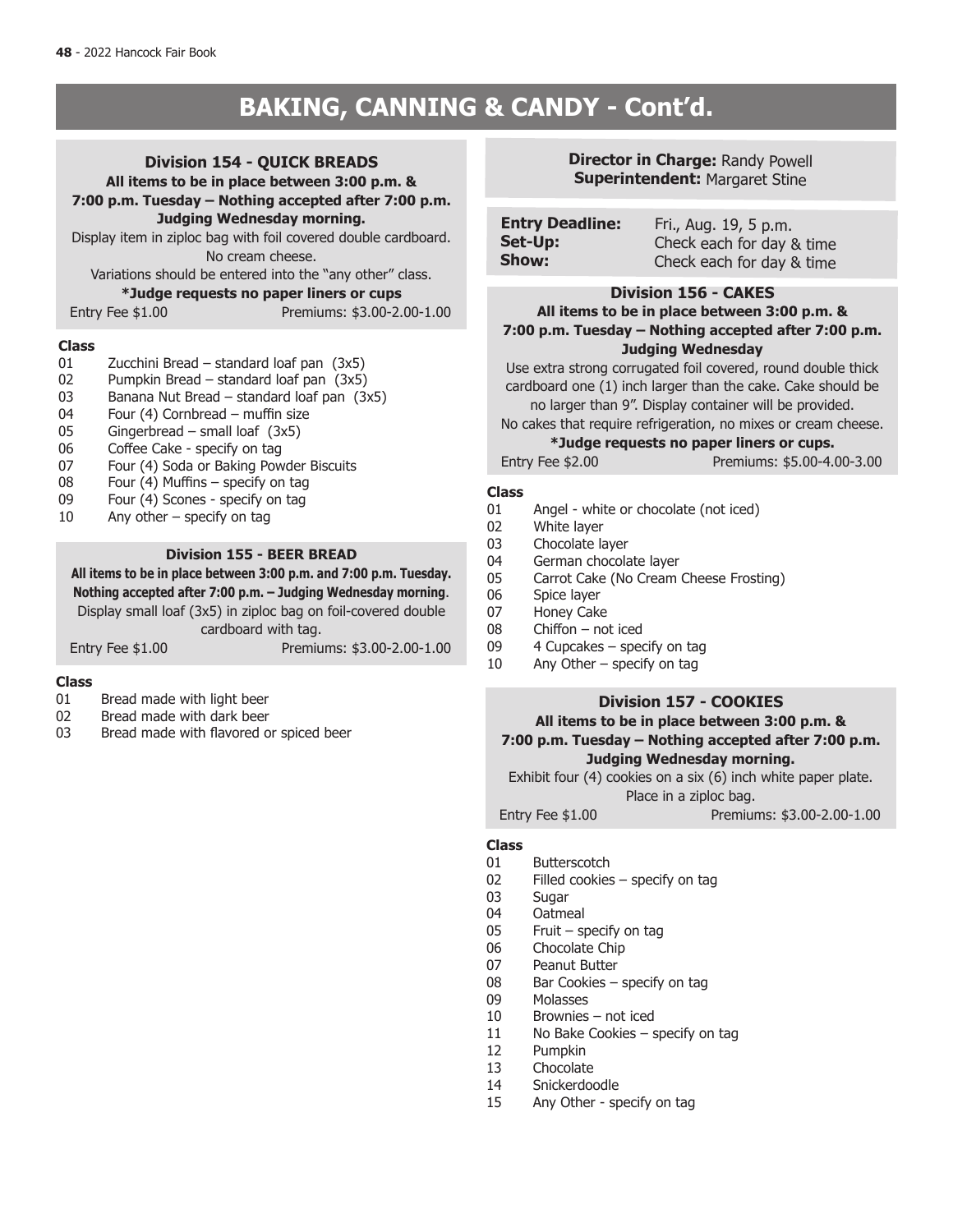# **BAKING, CANNING & CANDY BAKING, CANNING & CANDY - Cont'd.**

### **Division 158 - PIES**

**All items to be in place by 10:00 a.m. Wednesday Judging to be announced by Superintendent**

Use nine (9) inch aluminum pan with ziploc bag.

**No pies with eggs or milk on Tuesday. Glass** 

**containers will be disqualified.**

# **No Cream Pies or Graham Cracker crusts –**

**No Pies that require special care or refrigeration.**

Entry Fee \$2.00 Premiums: \$5.00-4.00-3.00

# **Class**

- Apple
- 02 Cherry
- 03 Peach
- 04 Blackberry
- 05 Raspberry
- 06 Rhubarb<br>07 Pecan (b
- Pecan (bring in Wednesday)
- 08 Pumpkin (bring in Wednesday)
- 09 Any Other specify on tag

# **Division 159 - LARD PIE**

**All items to be in place by 10:00 a.m. Wednesday Judging to be announced by Superintendent** Use nine (9) inch aluminum pan with ziploc bag. **Glass containers will be disqualified.**

Entry Fee \$2.50 Premiums: \$7.00-6.00-5.00

### **Rules for Lard Pie Class:**

- Pie must be two (2) crusted with lard used as the only shortening in the crust.
- Filling must be a homemade fruit filling. Recipe used is to be provided on a 3 x 5 card to display with pie.
- Use a 9" aluminum foil pan, with a ziploc bag included.

### **Division 160 – YOUTH 17 YEARS AND UNDER**

Exhibit in place between 3:00 p.m. and 7:00 p.m. Tuesday Judging Wednesday Afternoon.

Required: List age & birth date of exhibitor on top of entry tag

# **BREADS, COOKIES, BROWNIES, CANDY**

Entry Fee \$.50 **Premiums: \$3.00-2.00-1.00** 

# **Class**

- 01 Yeast Breads (no bread machine entries)<br>02 Ouick Breads
- **Ouick Breads**
- 03 Cookies Chocolate Chip (4 on a 6" paper plate)<br>04 Cookies Peanut Butter (4 on a 6" paper plate)
- Cookies Peanut Butter (4 on a  $6''$  paper plate)
- 05 Cookies Sugar Drop Cookies (4 on a 6" paper plate)
- 06 Brownies Unfrosted (4 on a 6" paper plate)<br>07 Homemade Candy (4 on a 6" paper plate)
- 07 Homemade Candy  $(4 \text{ on a } 6^n \text{ paper plate})$ <br>08 Any Other specify on tag  $(4 \text{ on a } 6^n \text{ pane})$
- Any Other specify on tag (4 on a  $6''$  paper plate)

# **Division 161 – YOUTH 17 YEARS AND UNDER**

Exhibit in place between 3:00 p.m. and 7:00 p.m. Tuesday Judging Wednesday afternoon. Required: List age & birth date of exhibitor on top of entry tag

## **CAKES AND PIES**

Entry Fee \$1.00 Premiums: \$3.00-2.00-1.00

### **Class**

01 Cakes (No cake mixes or cream cheese)<br>02 Pies

 $Piac$ 

### **Division 162 - HOMEMADE CANDIES**

**Exhibit in place between 9:00 a.m. and 12:00 Noon Thursday No entries accepted until Thursday morning Judging: Thursday Afternoon**

To exhibit: Place four (4) pieces,

on a 6" paper plate in a ziploc bag.

Entry Fee \$.50 **Premiums: \$3.00-2.00-1.00** 

### **Class**

| 01 | Peanut Butter Fudge       | 06 | Mints                 |
|----|---------------------------|----|-----------------------|
| 02 | Chocolate Fudge - No nuts | 07 | Peanut Brittle        |
| 03 | Any Other Fudge           | 08 | Caramels              |
| 04 | <b>Buckeyes</b>           | 09 | Any Other $-$ specify |
| 05 | <b>Divinity</b>           |    | on tag                |

# **DECORATED CAKES AND COOKIES**

# **Exhibits accepted between 3:00 p.m. and 7:00 p.m. Tuesday or 9:00 a.m. and 12:00 Noon Thursday Judging Thursday Afternoon**

Use corrugated cardboard one inch (1") larger than cake. Use dummy form when possible. All decorations edible (except wedding, doll or anniversary cakes). Sheet cake not to exceed 16" in length and 11" in width. Layer cakes not to exceed 16" in diameter and 54" height. Bases may be dummies. Decorations must be able to be duplicated on a real base. Use six (6) inch white paper plate – three (3) cupcakes or three (3) cookies

### **Division 163 - ADULT DECORATED CAKES**

## Entry Fee \$1.00 Premiums: \$7.00-6.00-5.00

- 01 Any Birthday
- 02 Any Holiday<br>03 Any Special
- Any Special Occasion
- 04 Anniversary
- 05 Wedding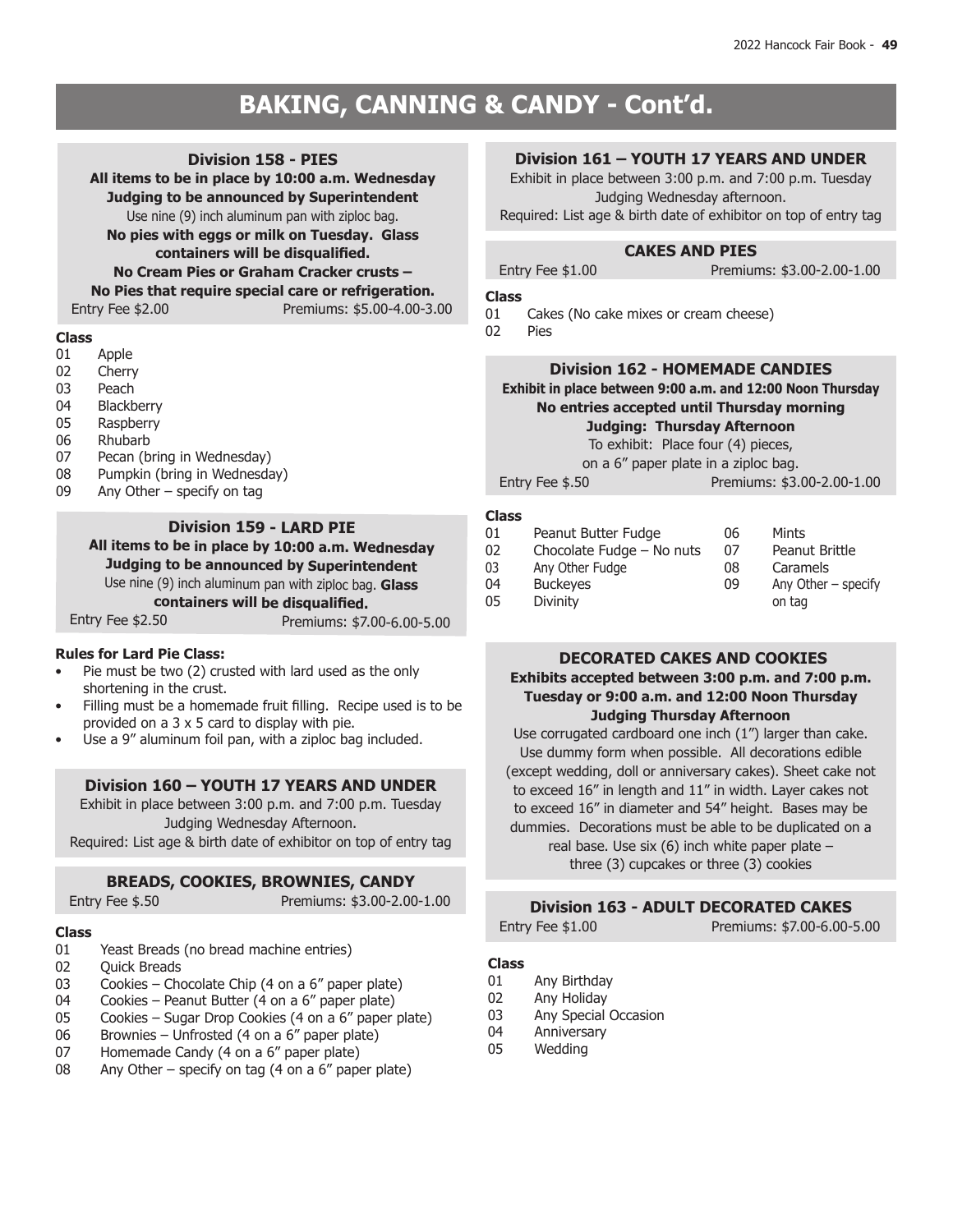# **BAKING, CANNING & CANDY - Cont'd.**

### **Division 164 - ADULT DECORATED CUPCAKES, COOKIES & CANDY**

Entry Fee \$1.00 Premiums: \$3.00-2.00-1.00

### **Class**

- 01 Decorated Cupcakes Three (3) Decorated<br>02 Decorated Cookies Three (3) Decorated
- Decorated Cookies Three (3) Decorated
- 03 Molded/Decorated Candy (4 pieces on a 6" paper plate in a ziploc bag)

### **Division 165 – YOUTH – DECORATED COOKIES**

List age of exhibitor on top of entry tag.

Use six  $(6)$  inch white paper plate – Three  $(3)$  cookies Entry Fee \$1.00 Premiums: \$5.00-4.00-3.00

### **Class**

- 01 Decorated Cookies Girls Age 6 and under
- 02 Decorated Cookies Boys Age 6 and under<br>03 Decorated Cookies Girls Age 7 thru 11
- 03 Decorated Cookies Girls Age 7 thru 11<br>04 Decorated Cookies Boys Age 7 thru 11
- 04 Decorated Cookies Boys Age 7 thru 11<br>05 Decorated Cookies Girls Age 12 thru 17
- 05 Decorated Cookies Girls Age 12 thru 17<br>06 Decorated Cookies Boys Age 12 thru 17
- Decorated Cookies Boys Age 12 thru 17

### **Division 166 - YOUTH DECORATED CAKES**

Use corrugated cardboard one inch (1") larger than cake. Use dummy form when possible. All decorations edible. Sheet cake not to exceed 16" in length and 11" in width. Layer cakes not to exceed 16" in diameter and 54" height. Bases may be dummies. Decorations must be able to be duplicated on a real base. Any theme accepted.

Entry Fee \$1.00 Premiums: \$5.00-4.00-3.00

### **Class**

- 01 Decorated Cakes Girls Age 7 thru 11
- 02 Decorated Cakes Boys Age 7 thru 11<br>03 Decorated Cakes Girls Age 12 thru 17
- Decorated Cakes Girls Age 12 thru 17
- 04 Decorated Cakes Boys Age 12 thru 17

# **Division 167 - "MARSHMALLOW CREATIONS"**

Use any size or color of marshmallows – Add seeds, nuts, buttons, glue, toothpicks, etc. Size 12" x 12" x 12" – no larger or will be disqualified.

Entry Fee \$1.00 Premiums: \$5.00-4.00-3.00

### **Class**

- 01 Marshmallow Creations Girls Age 6 and under
- 02 Marshmallow Creations Boys Age 6 and under<br>03 Marshmallow Creations Girls Age 7 thru 11
- 03 Marshmallow Creations Girls Age 7 thru 11<br>04 Marshmallow Creations Boys Age 7 thru 11
- Marshmallow Creations Boys Age 7 thru  $11$
- 05 Marshmallow Creations Girls Age 12 thru 17
- 06 Marshmallow Creations Boys Age 12 thru 17

### **Division 168 - GINGERBREAD CREATIONS**

Entry must be on corrugated cardboard, covered with foil, one (1) inch larger than entry. Entry not to exceed 12 inches in height. Adult participation with baking and assembly may be required. Graham crackers may be substituted. Judging will be on decorations and originality only.

Entry Fee \$1.00 Premiums: \$7.00-6.00-5.00

- 01 Traditional House Youth 11 years and under<br>02 Traditional House Youth 12 years thru 17 yea
- Traditional House Youth 12 years thru 17 years
- 03 Traditional House Adult<br>04 Other Youth 11 years an
- 04 Other Youth 11 years and under<br>05 Other Youth 12 years thru 17 year
- Other Youth 12 years thru 17 years
- 06 Other Adult